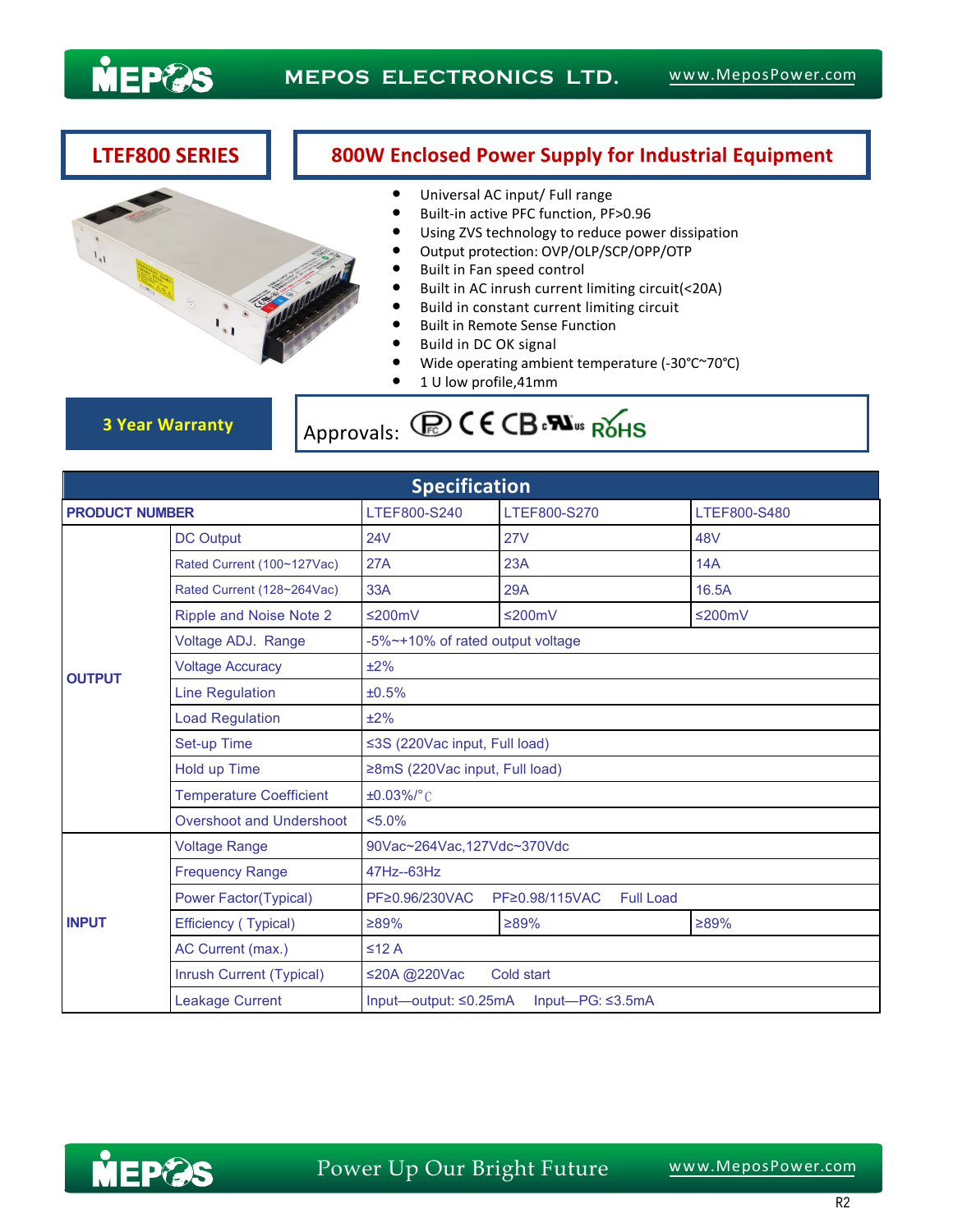

| <b>PROTECTION</b><br><b>ENVIRONMENT</b><br><b>SAFETY &amp;EMC</b><br>(Note 3) | <b>Over Load</b>                                                                                                                                                                                                                                                                                                                                                                                                                                                                                                                                                     | 110%~135% of rated output current, constant current, auto recovery                                           |  |
|-------------------------------------------------------------------------------|----------------------------------------------------------------------------------------------------------------------------------------------------------------------------------------------------------------------------------------------------------------------------------------------------------------------------------------------------------------------------------------------------------------------------------------------------------------------------------------------------------------------------------------------------------------------|--------------------------------------------------------------------------------------------------------------|--|
|                                                                               | Over power                                                                                                                                                                                                                                                                                                                                                                                                                                                                                                                                                           | 110%~135% of rated output power, constant current, auto recovery                                             |  |
|                                                                               | <b>Over Temperature</b>                                                                                                                                                                                                                                                                                                                                                                                                                                                                                                                                              | 105°C+5°C(detect on Mosfet temperature); shut down, auto recovery after the temperature<br>goes down to 70°C |  |
|                                                                               | <b>Over Voltage</b>                                                                                                                                                                                                                                                                                                                                                                                                                                                                                                                                                  | 110%~150% of rated output voltage, constant voltage, auto recovery                                           |  |
|                                                                               | <b>Short Circuit</b>                                                                                                                                                                                                                                                                                                                                                                                                                                                                                                                                                 | Long-term mode, constant current, auto recovery                                                              |  |
|                                                                               | Operating amb. Temp. &<br>Hum.                                                                                                                                                                                                                                                                                                                                                                                                                                                                                                                                       | -30°C~70°C; 20%~90%RH No condensing (refer to derating curve)                                                |  |
|                                                                               | Storage Temp. & Hum.                                                                                                                                                                                                                                                                                                                                                                                                                                                                                                                                                 | $-40^{\circ}$ ( $\sim$ 85 $^{\circ}$ C; 10% $\sim$ 95%RH No condensing                                       |  |
|                                                                               | <b>Safety Standards</b>                                                                                                                                                                                                                                                                                                                                                                                                                                                                                                                                              | UL60950-1 2nd Ed; IEC 60950-1:2005(2nd Ed) ; EN60950-1:2006                                                  |  |
|                                                                               | <b>Withstand Voltage</b>                                                                                                                                                                                                                                                                                                                                                                                                                                                                                                                                             | Primary-Secondary:3.0KVac; ≤10mA .Primary-PG:1.5KVac; ≤10mA. Secondary-PG:0.5KVac;<br>≤10mA.                 |  |
|                                                                               | <b>Isolation Resistance</b>                                                                                                                                                                                                                                                                                                                                                                                                                                                                                                                                          | 10M ohms                                                                                                     |  |
|                                                                               | <b>FMI</b><br>Conduction&Radiation                                                                                                                                                                                                                                                                                                                                                                                                                                                                                                                                   | Compliance to EN55022, Class B                                                                               |  |
|                                                                               | <b>Harmonic Current</b>                                                                                                                                                                                                                                                                                                                                                                                                                                                                                                                                              | Compliance to EN61000-3-2, Class D                                                                           |  |
|                                                                               | <b>EMS Immunity</b>                                                                                                                                                                                                                                                                                                                                                                                                                                                                                                                                                  | Compliance to EN61000-4-2,3,4,5,6,8,11; heavy industry level                                                 |  |
| <b>OTHERS</b>                                                                 | MTBF (MIL-HDBK-217F)                                                                                                                                                                                                                                                                                                                                                                                                                                                                                                                                                 | More than 200,000Hrs (25° ãC, Full load)                                                                     |  |
|                                                                               | Dimension (L*W*H)                                                                                                                                                                                                                                                                                                                                                                                                                                                                                                                                                    | 226×116.5×41mm                                                                                               |  |
|                                                                               | Packing                                                                                                                                                                                                                                                                                                                                                                                                                                                                                                                                                              | 6PCS/CTN, 8.9KGS, 0.04CBM                                                                                    |  |
|                                                                               | Cooling method                                                                                                                                                                                                                                                                                                                                                                                                                                                                                                                                                       | Fored air cooling(Built-in fan, the fan speed is controlled by load and internal temp.)                      |  |
| <b>NOTE</b>                                                                   | 1. All parameters NOT specially mentioned are measured at rated input, rated load and 25°C of ambient temperature.<br>2. Measured at 20MHz of bandw idth by using a 12" twisted pair-wire terminated with a 0.1 uF & 47uF parallel capacitor.<br>3. The pow er supply is considered as a component w hich w ill be installed into a final equipment. The final equipment must be<br>re-confirmed that it still meets EMC directives. For guidance on how to perform these EMC tests, please refer to "EMI testing<br>of component pow er supplies" on MEPOS w ebsite |                                                                                                              |  |

# **Block Diagram**